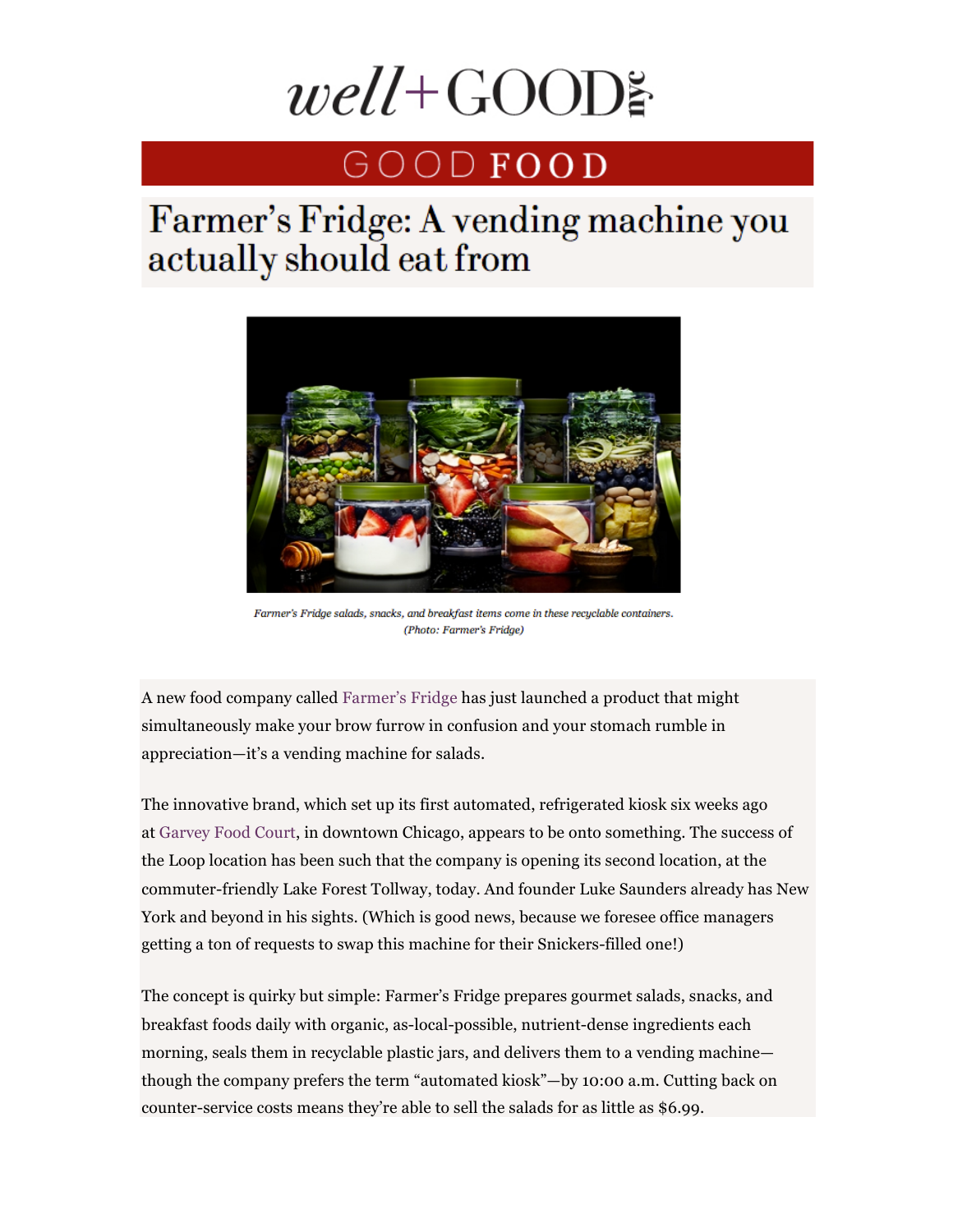And its health credentials are the real deal. Farmer' Fridge partnered with SPE Certified to make sure its meal options have third-party validation of their merits: They're sourced and prepared carefully, and contain smart balances of whole grains, vegetables and lean proteins.



And they're delicious. The High Protein

Salad contains spinach, corn, peas, pumpkin seeds, figs, broccoli, chickpeas, shredded Parmesan, and quinoa with lemon tahini dressing, and the Detox Salad is made with fennel, pineapple, sprouts, blueberry, quinoa, and white beans, with lemon-cider dressing. (Tuna, chicken, or salmon can be added.)

We caught up with Saunders to find out where this healthy vending-machine idea came from, and why it might just be the future of fast food.

## **So getting your salad from vending machines sounds a little out-there. Where did the idea come from?**

I've been in the manufacturing industry since I graduated from college. I worked in Queens and New Jersey, and there were never good food options in those manufacturing neighborhoods. It was worse when I traveled. Being in manufacturing industry, seeing machines do things, I thought it could work with food. You can't set up a whole full-service restaurant, but you can put a machine that would serve people good food.

## **How did you choose your first location?**

We picked a food court in the middle of downtown Chicago. I wouldn't say it was an underserved neighborhood or a "food desert" but that food court didn't have *any* healthy food. We're trying to put up kiosks near people who really need fresh food, but first we needed to have a machine that was making money to make sure it was a viable business.

## **Got it. So how does it work delivery-wise? How fresh is everything?**

At 5 a.m. every Monday to Friday, we cut everything and make the salads, and then a driver takes the food to the machine and loads it at 9 a.m. Anything that doesn't sell is donated to charity the next morning. The most challenging part has been managing inventory.